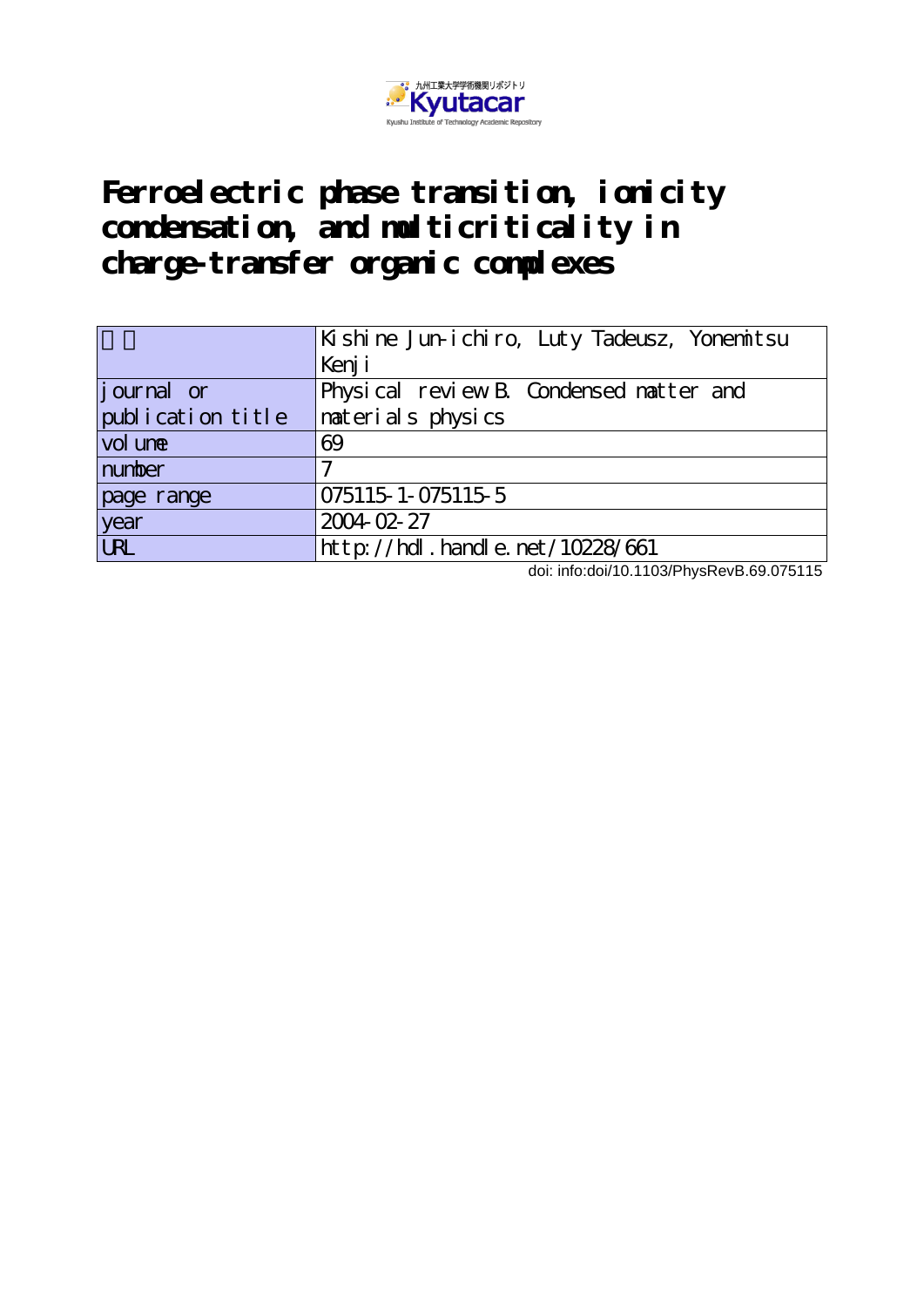# **Ferroelectric phase transition, ionicity condensation, and multicriticality in charge-transfer organic complexes**

Jun-ichiro Kishine,<sup>1</sup> Tadeusz Luty,<sup>2</sup> and Kenji Yonemitsu,<sup>1</sup>

1 *Department of Theoretical Studies, Institute for Molecular Science, Okazaki 444-8585, Japan*

*and Department of Functional Molecular Science, Graduate University for Advanced Studies, Okazaki 444-8585, Japan*

2 *Institute of Physical and Theoretical Chemistry, Technical University of Wrocław, 50-370 Wrocław, Poland*

(Received 12 July 2003; revised manuscript received 3 November 2003; published 27 February 2004)

To elucidate a pressure-temperature phase diagram of the quasi-one-dimensional mixed-stack charge-transfer complex tetrathiafulvalene-*P*-chloranil (TTF-CA), we study the quasi-one-dimensional spin-1 Blume-Emery-Griffiths model. In addition to the local charge-transfer energy  $(\Delta)$  and the inter-stack polar (dipole-dipole) interaction  $(J_{\perp})$ , we take account of the interstack electrostriction (Coulomb-lattice coupling). Using the self-consistent chain-mean-field theory, where the intra-stack degrees of freedom are exactly treated by the transfer-matrix method, we reproduce the gas-liquid-solid like phase diagram corresponding to the neutral (*N*), paraelectric ionic ( $I_{\text{para}}$ ), and ferroelectric ionic ( $I_{\text{ferro}}$ ) phases, respectively. Our classical model describes an essential point of the multicritical behavior of TTF-CA, i.e., the interchain electrostriction exclusively enhances the charge concentration (ionicity condensation), but does not affect the interchain ferroelectric coupling. This effect leads to appearance of the intermediate  $I_{\text{para}}$  phase in between the *N* and  $I_{\text{ferro}}$  phases on the  $\Delta$ -*T* phase diagram.

DOI: 10.1103/PhysRevB.69.075115 PACS number(s): 77.84.Jd, 81.30.Dz, 61.50.Ks, 77.22.-d

## **I. INTRODUCTION**

In the ''critical phase control technology,'' condensed molecular materials play quite a promising role, because molecular orbitals and stacking architecture are manipulable in a desirable way. To elucidate interrelation of constituent molecular structures and emergence of various@thermodynamic phases such as superconductivity, magnetism, and ferroelectricity is of great interest there. A neutral-to-ionic phase transition  $(NIT)$  in quasi-one-dimensional charge-transfer  $(CT)$ complexes comprising mixed-stack architecture of electron donor  $(D)$  and accepter  $(A)$  molecules<sup>1</sup> has played a key role in this field.

In particular, phase control by pressure<sup>2,3</sup> or laser radiation<sup>4,3</sup> in the tetrathiafulvalene-*p*-chloranil (TTF-CA), which exhibits the NIT around 80 K at ambient pressure, has attracted a great deal of interest. Very recently, Collet *et al.*, 5 using highly refined time-resolved x-ray diffraction technique, have reported direct observation of a photoinduced paraelectric-to-ferroelectric structural order in the crystal. In the ionic phase, the  $D^+A^-$  pair forms a dimer due to the electrostatic instability<sup>6</sup> or subsequent spin-Peierls instability.<sup>7</sup> The ionized dimer on the DA chain carries a local electric dipole moment *p* with opposite directions depending on the dimerization patterns  $D^+A^-$  or  $A^-D^+$ . Once *p* acquires a macroscopic mean value  $\overline{\eta} = \langle p \rangle \neq 0$ , a spontaneous inversion symmetry breaking (SISB) occurs and the system undergoes a phase transition to a ferroelectric-ionic  $(I<sub>ferro</sub>)$  phase. The ionic phase itself is simply described by ionicity condensation  $c = \langle p^2 \rangle \sim 1$ . *Since*  $\eta$  *is a symmetrybreaking order parameter but c* is not, we expect that  $\eta$  and *c* play separate roles. The appearance of two distinct order parameters  $\eta$  and  $c$  is a direct consequence of the degeneracy of the two configurations of dimerization pattern, IA  $(\cdots D^+A^-D^+A^- \cdots)$  and IB  $(\cdots A^-D^+A^-D^+ \cdots)$ .

Recently, the respective roles of  $c$  and  $\eta$  have been highlighted in both equilibrium<sup>2</sup> and nonequilibrium<sup>3</sup> processes. Using the neutron diffraction along with nuclear-quadrupoleresonance measurements, Lemée-Cailleau et al.<sup>2</sup> found a phase where *the system is ionic but dipoles remain disordered*, i.e., a paraelectric ionic  $(I_{\text{para}})$  phase. They proposed a pressure-temperature phase diagram of TTF-CA, where the  $N$ ,  $I_{\text{para}}$ , and  $I_{\text{ferro}}$  phases are like gas, liquid, and solid phases, respectively. The ferroelectric order is well signaled by the appearance of  $(0,2k+1,0)$  Bragg peaks that indicate the inversion symmetry breaking. The ''sublimation'' line separating the  $N$  and  $I_{\text{ferro}}$  phases continues up to a triple point  $(P_t, T_t) \sim (500 \text{ MPa}, 210 \text{ K})$ . Above the triple point, in addition to the "crystallization (or melting)" line, there appears a "condensation" line separating the  $I_{\text{para}}$  and *N* phases accompanied by a concomitant discontinuous change of *c*, ending at a critical point  $(P_c, T_c) \sim (700 \text{ MPa}, 250 \text{ K})$ . The purpose of this paper is to give a qualitative understanding of this phase diagram, as we later calculate in Fig. 5.

Since the SISB is prohibited by thermal fluctuations in a purely one-dimensional stack, interstack coupling is required to realize the SISB. In addition, the experimental observation strongly indicates that electronic and lattice degrees of freedom are coupled with each other in a unique manner. That is to say, upon crossing the transition lines in the gas-liquidsolid like phase diagram,<sup>2,3</sup> the unit cell parameter *b* (for the axis perpendicular to the stack) exhibits about 0.5% discontinuous contraction at the condensation transition but exhibits continuous contraction at the crystallization transition. On the other hand, the unit cell parameter  $a$  (for the stacking axis) exhibits only continuous contraction at the condensation transition and below it remains almost constant.3 Now we are ready to ask the question:  $(1)$  what kind of interstack interactions are responsible for the occurrence of the  $I<sub>ferro</sub>$ phase, and  $(2)$  how the lattice anomalies are coupled to the phase transitions ?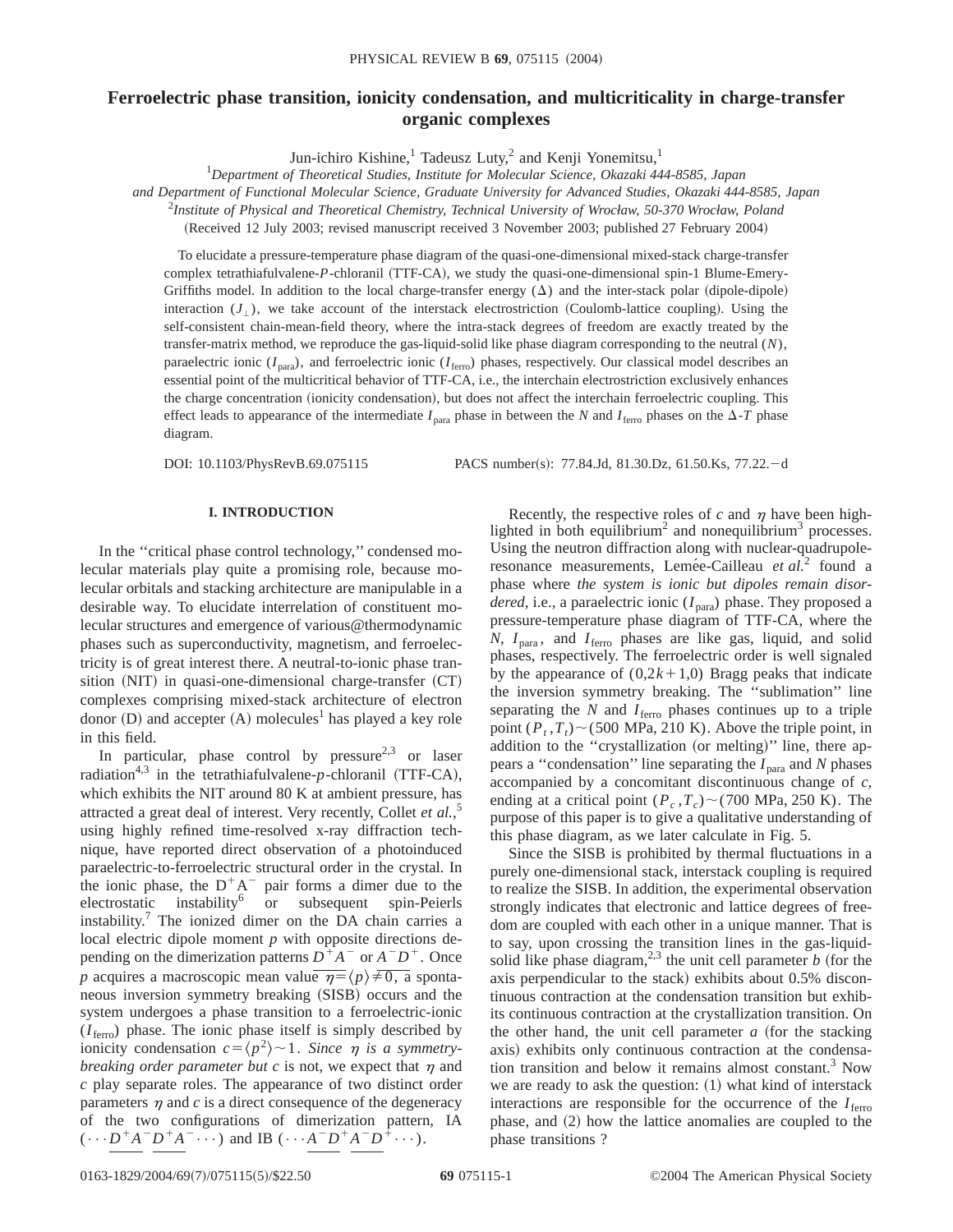As for the first question, Luty *et al*. 3,8 stressed that the interstack non-polar coupling<sup>7</sup> alone cannot drive the ferroelectric ordering and the *dipolar* coupling plays an essential role. As for the second question, Kawamoto *et al*. <sup>9</sup> took account of the charge distribution on the atoms inside each molecule by an *ab initio* quantum chemical method and elucidated the importance of interstack Coulomb attraction  $\sim$  -0.14 eV, which may cause interstack electrostriction (Coulomb-lattice coupling).

## **II. QUASI-ONE-DIMENSIONAL BLUME-EMERY-GRIFFITHS MODEL AND INTERCHAIN MEAN-FIELD THEORY**

Now we shall set up a model. The ground-state energy of the mixed stacks has three minima as a function of the dimerization displacement, i.e., the *N* and the degenerate IA and IB states. The three states may be described by the spin-1 Ising variable  $p_{i,j}=0,\pm 1$  on the *i*th dimer inside the *j*th stack.<sup>2,3,8</sup> The charge transfer energy ( $\Delta$ ), the intrastack (with subscript  $\parallel$ ) and interstack (with subscript  $\perp$ ) dipolar  $J$  and nonpolar  $(K)$  interactions, and the coupling with the electric field  $(E)$  are described by the quasi-one-dimensional (Q1D) Blume-Emery-Griffiths (BEG) model,<sup>10</sup>  $H = H_{\parallel}$  $+H_{\perp}$ , where

$$
\mathcal{H}_{\parallel} = -\sum_{i,j} [J_{\parallel}p_{i,j}p_{i+1,j} + K_{\parallel}p_{i,j}^2p_{i+1,j}^2 - \Delta p_{i,j}^2 - Ep_{i,j}],
$$
\n(1)

$$
\mathcal{H}_{\perp} = -\sum_{i,j} [J_{\perp} p_{i,j} p_{i,j+1} + K_{\perp} p_{i,j}^2 p_{i,j+1}^2]. \tag{2}
$$

The intrastack dipolar interaction  $J_{\parallel}$  is caused by coupling between the charge transfer and the lattice distortion, $\delta$  while the interstack dipolar interaction is regarded as a direct interaction between the induced dipoles on adjacent stacks. The intrastack couplings are much stronger than the interstack couplings, and the electric dipoles are aligned along the stacks. The energy cost to create one  $D^+A^-$  pair is given in the limit of no molecular overlap by  $\Delta = I - A - \alpha V$ , where *I* and *A* denote the donor's ionization energy and the accepter's affinity, respectively, and  $\alpha V$  denotes the Madelung energy.<sup>11</sup> Generally speaking, increasing pressure decreases the lattice spacing *a* and consequently increases *V*. Therefore,  $\Delta$  decreases upon applying pressure.

We treat the Hamiltonian  $(2)$  by using the self-consistent chain-mean-field theory.<sup>12</sup> Introducing the thermal averages,  $\eta = \langle p_{i,j} \rangle$  and  $c = \langle p_{i,j}^2 \rangle$ , we have the effective 1D BEG model,

$$
\mathcal{H}_{\parallel}^{\text{eff}} = -\sum_{i} \left[ J_{\parallel} p_{i} p_{i+1} + K_{\parallel} p_{i}^{2} p_{i+1}^{2} - \tilde{\Delta} p_{i}^{2} - \tilde{E} p_{i} \right] + \frac{z_{\perp}}{2} N J_{\perp} \eta^{2} + \frac{z_{\perp}}{2} N K_{\perp} c^{2}, \qquad (3)
$$

where  $\tilde{\Delta} = \Delta - z_{\perp} K_{\perp} c$  and  $\tilde{E} = E - z_{\perp} J_{\perp} \eta$ , with  $z_{\perp} = 2$  being the interstack coordination number. Treating  $\mathcal{H}^{\text{eff}}_{\parallel}$  exactly by the transfer-matrix method, we obtain the free energy per site,

$$
f_{\text{BEG}}(\eta, c, T) = -T \ln \lambda(\tilde{\Delta}, \tilde{E}, T) + J_{\perp} \eta^2 + K_{\perp} c^2, \quad (4)
$$

where  $\lambda(\tilde{\Delta}, \tilde{E}, T)$  is the maximum eigenvalue of the transfer matrix for  $\mathcal{H}^{\text{eff}}_{\parallel}$ , given by

$$
\mathbf{T} = \begin{pmatrix} e^{\beta(J_{\parallel} + K_{\parallel} - \tilde{\Delta} - \tilde{E})} & e^{-\beta(\tilde{\Delta} + \tilde{E})/2} & e^{\beta(-J_{\parallel} + K_{\parallel} - \tilde{\Delta})} \\ e^{-\beta(\tilde{\Delta} + \tilde{E})/2} & 1 & e^{-\beta(\tilde{\Delta} - \tilde{E})/2} \\ e^{\beta(-J_{\parallel} + K_{\parallel} - \tilde{\Delta})} & e^{-\beta(\tilde{\Delta} - \tilde{E})/2} & e^{\beta(J_{\parallel} + K_{\parallel} - \tilde{\Delta} + \tilde{E})} \end{pmatrix},
$$
\n(5)

with  $\beta=1/T$ . Possible phase diagrams of the BEG model have been extensively studied through mean-field theories,  $^{10,13}$  renormalization-group,  $^{14}$  and transfer-matrix methods.15 For the parameter regions relevant to the present case,  $J_{\parallel}$ ,  $J_{\perp}$ ,  $K_{\parallel}$ ,  $K_{\perp}$ , and  $\Delta$  are all positive, so that a solid-liquid-gas type phase diagram with proper slopes of transition lines is not obtained.

### **III. INTERCHAIN ELECTROSTRICTION**

Then, we consider the interstack lattice degrees of freedom that have not explicitly been taken into account in Eq.  $(2)$ . It is well known that an electrostriction effect potentially converts a continuous transition to a discontinuous one, since this gives rise to an additional negative free-energy term that contains the forth power of the relevant order parameter.<sup>16</sup> In the present case, we phenomenologically introduce an additional free energy,

$$
f_{\text{elst}}(c, y) = -\frac{e^2 c^2}{b_0 + y} + \frac{1}{2} M \Omega_{\perp}^2 y^2, \tag{6}
$$

where the first and second terms represent Coulomb attraction between the nearest-neighbor stacks $9$  and the elastic energy for the distortion in the interstack direction. The reduced mass of TTF and CA molecule is *M* and  $\Omega_1$  denotes the optical phonon frequency in the *b*-axis direction. Note that  $f_{\text{elst}}(c,0)$  has already been absorbed into  $K_{\perp}$ . The lattice constant without distortion is  $b_0$ , and *y* denotes the distortion. By minimizing  $f_{\text{elst}}(c, y)$  with respect to *y*, we obtain the optimized lattice constant,

$$
b(T) = b_0 + y(T) \sim b_0 - \frac{\alpha}{2\beta} b_0 c^2,
$$
 (7)

where we introduced energy scales of Coulomb and lattice processes, respectively, by

$$
\alpha \equiv \frac{e^2}{b_0}, \quad \beta \equiv \frac{1}{2} M \Omega_{\perp}^2 b_0^2. \tag{8}
$$

We thus have the energy gain due to the lattice distortion,

$$
f_{\text{elst}}(c,T) \sim -\varepsilon_{\text{elst}} J_{\parallel} c^4,\tag{9}
$$

where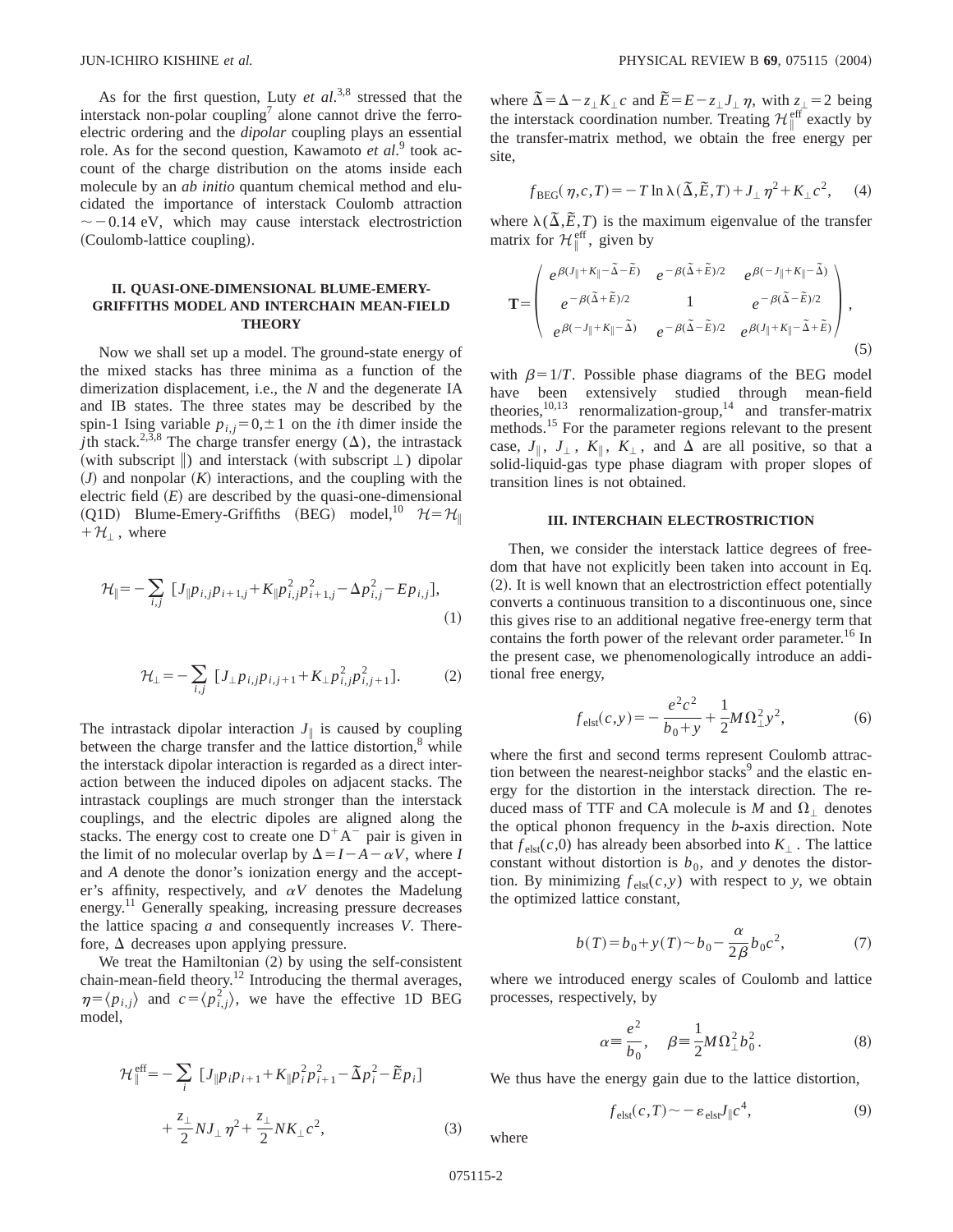$$
\varepsilon_{\text{elst}} = \frac{\alpha^2}{4\beta J_{\parallel}}.\tag{10}
$$

Using  $M=1.85\times10^{12}$  Kg,  $b_0=8.4\times10^{-10}$  m, and the fact that  $\Omega_1$  may be larger than the optical phonon frequency in the *a*-axis direction  $\Omega_{\parallel} = 5.65 \times 10^{12}$  Hz,<sup>6</sup> we find a dimensionless electrostriction parameter is roughly given by  $\varepsilon_{\text{elst}}$  $\sim 0.01$ .

Now, solving the self-consistent equations is reduced to searching  $(c, \eta)$  that gives the absolute minimum of the total free energy,  $f(\eta, c, T) = f_{\text{BEG}}(\eta, c, T) + f_{\text{elst}}(c, T)$ . The ionic phase is characterized by the ionicity condensation  $c=1$ , while the ferroelectric phase is characterized by  $\eta \neq 0$ .

Note that, in the present scheme, any phase with  $c \neq 1$  is regarded as ''neutral'' and that the neutral phase has always  $\eta=0$ . In the BEG model, because of three states  $p_{i,j}=0$ ,  $\pm 1$ , *c* approaches the universal constant  $c = 2/3$  in the hightemperature limit, where the entropy term dominates the internal energy term. Therefore, in the parameter region where *c* continuously increases upon decreasing temperature, we have  $2/3 < c \leq 1$ . In the experiments,<sup>1</sup> the ionicity continuously increases upon decreasing temperature and jumps from  $c \sim 0.3$  to  $c \sim 0.6$  at the NIT. Thus, concerning the quantitative magnitude of the ionicity, there arises a difference between the experimental result and the present analysis. This apparent difference comes from the fact that we mapped the intrastack CT transfer and the DA dimerization onto the simple spin-1 Ising variables. Therefore, we should regard the difference as an artifact of the classical BEG model.

#### **IV. NUMERICAL RESULTS AND PHASE DIAGRAM**

From now on, we set  $J_{\parallel}=1$  as an energy unit and the electric field  $E$  is set to be zero. In Fig. 1, we show the temperature dependence of  $c$  and  $\eta$  for various magnitudes of  $\Delta$  with  $K_{\parallel} = 0.4$ ,  $K_{\perp} = 0.06$ ,  $J_{\perp} = 0.03$ , and  $\varepsilon_{\text{elst}} = 0.0095$ . We introduce the condensation temperature  $T_{\text{cond}}$  and the crystallization temperature  $T_{\text{cryst}}$ . The ionicity jumps into  $c$  $=$  1 at  $T_{\text{cond}}$ , while the ferroelectric order-parameter acquires a finite magnitude  $\eta \neq 0$  at  $T_{\text{cryst}}$ . The ground state becomes ionic for  $\Delta$ <1.49. Both *c* and  $\eta$  exhibits a discontinuous change at the same transition temperature (the sublimation temperature) for  $1.42 < \Delta < 1.49$ . That is to say,  $T_{cond}$  $T = T_{crvst}$ . For  $\Delta < 1.42$ , there appears a region,  $T_{crvst} < T$  $T_{\text{cond}}$ , where the system is ionic but still paraelectric. This region is identified with the  $I_{\text{para}}$  phase that is observed in TTF-CA under pressure. The point  $(\Delta_t=1.42, T_t=0.45)$  is identified with the *triple point* (indicated by "TP" in Fig. 5). For  $\Delta$  < 1.42, *c* still exhibits a discontinuous change at  $T_{\text{cond}}$ , but  $\eta$  continuously evolves at  $T_{\text{cryst}}$ , as shown in Fig. 1(c). The discontinuity jump of *c* becomes smaller and seems to vanish, as  $\Delta$  decreases, as shown in Fig. 1(d). We stress that this discontinuity is a direct consequence of the weak but finite electrostriction effect. Without the electrostriction, as  $\Delta$ decreases,  $T_{\text{cond}}$  and  $T_{\text{cryst}}$  continue to coincide with each other, and the transition simply changes from discontinuous to continuous at some critical value of  $\Delta$ . <sup>10,13–15</sup>

As clearly seen from Eq.  $(7)$ , about 0.5% discontinuous



FIG. 1. Temperature dependence of  $c$  and  $\eta$  for various magnitudes of  $\Delta$  with  $K_{\parallel} = 0.4$ ,  $K_{\perp} = 0.06$ ,  $J_{\perp} = 0.03$ , and  $\varepsilon_{\text{elst}} = 0.0095$ . The condensation and crystallization temperature,  $T_{\text{cond}}$  and  $T_{\text{cryst}}$ , respectively, are indicated. The vertical dotted lines indicate discontinuous jump of  $c$  and  $\eta$ . The temperature regions corresponding to  $I_{\text{ferro}}$ ),  $I_{\text{para}}$ , and *N* phases are also indicated by horizontal arrows. Locations of the  $\Delta$  values in (a)–(d) are indicated in the phase diagram of Fig. 5.

contraction of the interstack lattice constant (unit cell parameter *b*) is accompanied by the discontinuous jump of the ionicity. In Fig. 2, setting  $b_0$  as a length unit, we show the temperature dependence of the unit cell parameter *b* given by Eq.  $(7)$ , using the same parameter set as that in Fig. 1. Although the magnitude of the discontinuous contraction depends on the parameter choice of  $\varepsilon_{\text{elst}}$  and  $b_0$ , the qualitative nature ( $b$  jumps at  $T_{cond}$ ) does not change.



FIG. 2. Temperature dependence of the unit cell parameter *b*,  $b(T)$ . Locations of the  $\Delta$  values in (a)–(d) are indicated in the phase diagram of Fig. 5.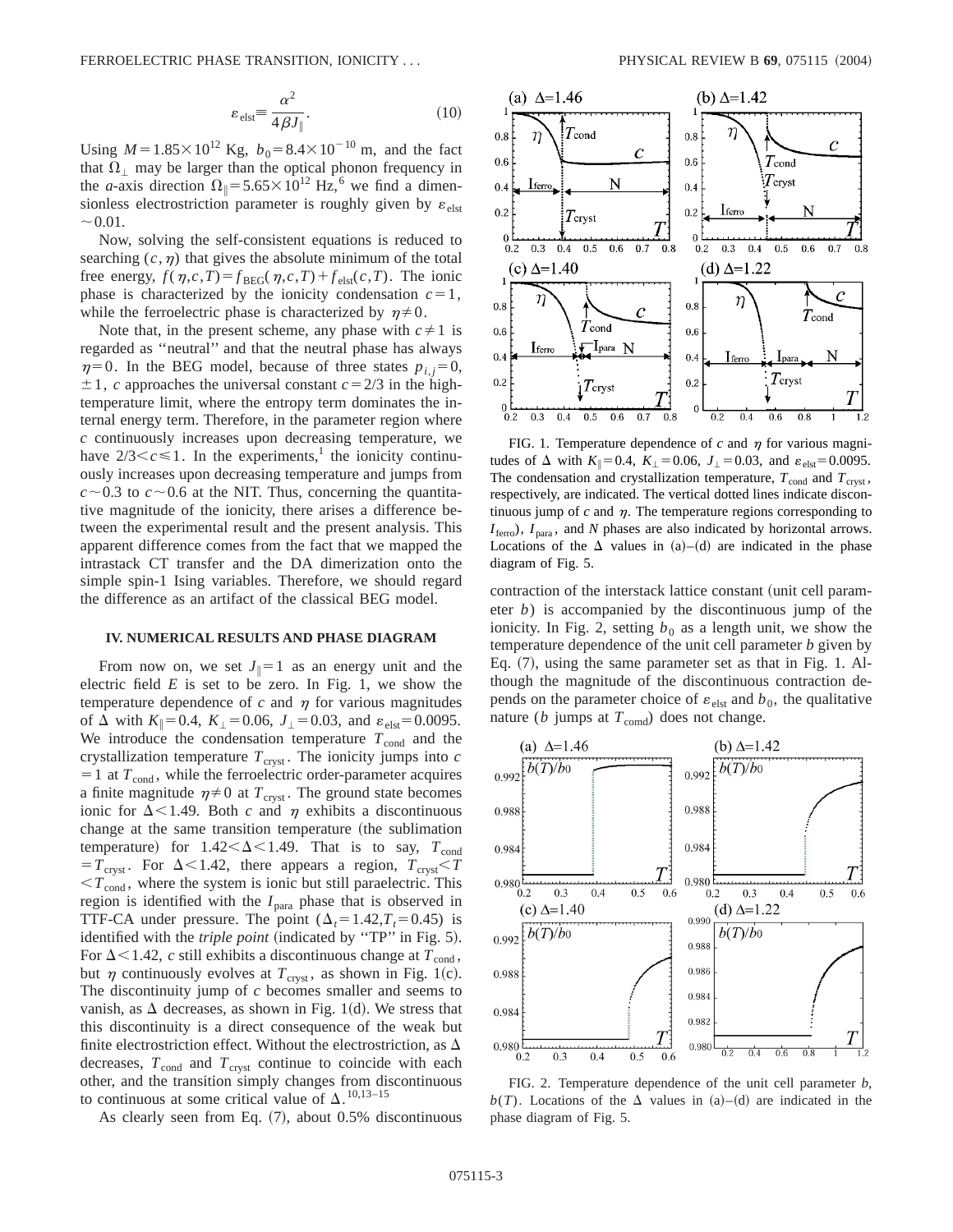

FIG. 3. Temperature dependence of the discontinuity of the ionicity,  $\Delta c$ .

To see the discontinuity of the ionicity more closely, we show in Fig. 3 the  $\Delta$  dependence of the discontinuity at the condensation temperature,  $\Delta c$ . It is clearly seen that  $\Delta c$  decreases as  $\Delta$  decreases and eventually reaches zero at  $\Delta$  $=1.25$ . For  $\Delta < 1.25$ , the condensation occurs without ionicity jump. Then, the lattice contraction at  $T_{\text{cond}}$  also becomes continuous. Therefore,  $\Delta = 1.25$  with the corresponding  $T_{cond}$ =0.76 is identified with a *critical point* (indicated by "CP" in Fig. 5). This critical point is in fact a critical end point discussed by Fisher and Barbosa.<sup>17</sup> This result is well consistent with the experimental fact that the ionicity jump finishes at the critical point.<sup>2</sup>

The dielectric constant is given by  $\varepsilon = 1 + 4\pi\alpha$ , where the uniform polarizability is  $\alpha = 1/T \sum_{i,j} \sum_{l,m} (\langle p_{i,j} p_{l,m} \rangle)$  $-\langle p_{i,j}\rangle\langle p_{l,m}\rangle$ ] =  $(c - \eta^2)/T$ . In Fig. 4, we show the temperature dependence of  $\alpha$  for various magnitudes of  $\Delta$ . It is seen that along the  $N-I<sub>ferro</sub>$  boundary, the polarizability exhibits a



FIG. 4. Temperature dependence of the polarizability,  $\alpha$ . Locations of the  $\Delta$  values in (a)–(d) are indicated in the phase diagram of Fig. 5.



FIG. 5. (Color online) Phase diagram for  $K_{\parallel}=0.4$ ,  $K_{\perp}=0.06$ ,  $J_{\perp}=0.03$ , and  $\varepsilon_{\text{elst}}=0.0095$ . The solid and dashed lines represent discontinuous and continuous transitions, respectively. TP and CP represent the triple point and the critical point, respectively. Locations of the  $\Delta$  values used in (a)–(d) of Figs. 1, 2, and 4 are indicated by the horizontal arrows.

sharp single cusp at  $T_{cond} = T_{crvst}$ . For  $\Delta_c < \Delta < \Delta_t$ , a discontinuous jump occcurs at  $T = T_{\text{cond}}$  and a cusp at  $T = T_{\text{cryst}}$ . The discontinuity at  $T=T_{\text{cond}}$  finishes at  $\Delta=\Delta_c$ . Here, we should mention that the BEG model of dipoles misses all *delocalization effects*. This may cause the apparently small polarizability peaks of order unity as seen in Fig. 4 at transitions.

In Fig. 5, we show the phase diagram of the system for  $K_{\parallel}$ =0.4,  $K_{\perp}$ =0.06,  $J_{\perp}$ =0.03, and  $\varepsilon_{\text{elst}}$ =0.0095. Regarding the decreasing  $\Delta$  as increasing pressure, this phase diagram is consistent with the experimentally found, pressuretemperature phase diagram of  $TTF-CA<sup>2</sup>$ . The triple point, the critical point, and the observed interstack lattice contraction are reproduced. For simplicity, we here ignored the change of  $\Delta$  due to thermal lattice contraction. Exactly speaking, to convert our  $\Delta$ -*T* phase diagram to a *P*-*T* diagram, we need to take account of the temperature dependence of  $\Delta$ ,  $\Delta(T)$ . By appropriately treating  $\Delta(T)$ , we may obtain the corresponding *P*-*T* phase diagram satisfying the Clausius-Clapeyron relation. We stress that, even when we take this simple view, a qualitative nature of the phase diagram is not changed. Identifying the triple point  $(\Delta_t, T_t) = (1.42, 0.45)$ with the experimentally obtained one  $(P_t, T_t)$  $\sim$ (500 MPa,210 K), we see that our parameter choice here corresponds to  $K_{\perp}$  = 28 K and  $J_{\perp}$  = 14 K.

Lajzerowicz and Sivardiére<sup>18</sup> extensively developed a mean-field analysis of the BEG model and obtained liquidgas-solid like phase diagrams on the *P*-*T* plane. However, they considered a lattice gas analog of a simple fluid, where the physical pressure of the lattice gas is simply given by  $-f$ , with *f* being the Helmholtz free energy per volume. In the present context, the pressure of the spin system has no physical meaning and the phase diagram obtained by Lajzerowicz and Sivardiére cannot be applied to TTF-CA.